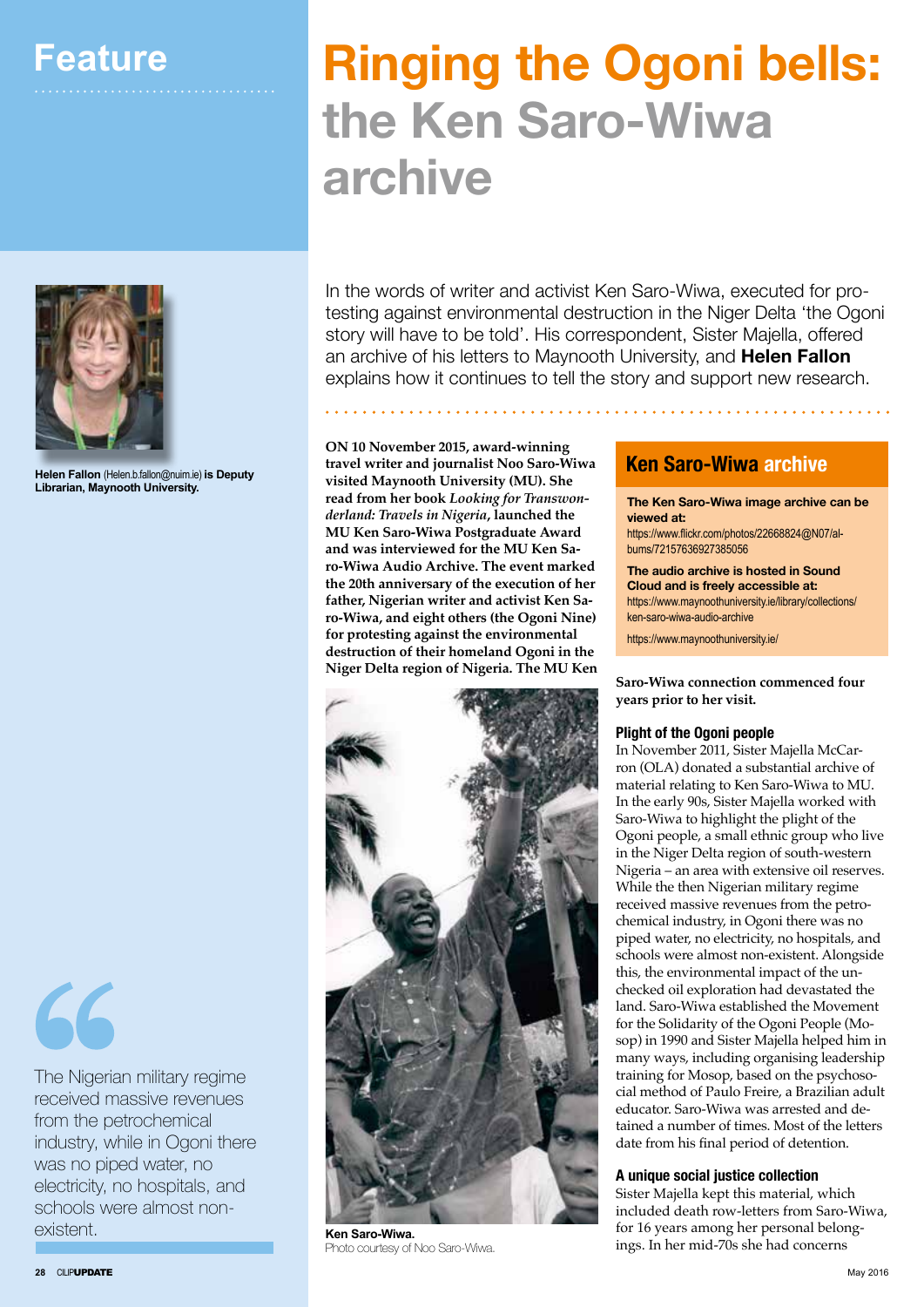

**Left: Noo Saro-Wiwa, Ken Saro-Wiwa's daughter, with Sister Majella. Noo launched the MU Ken Saro-Wiwa Postgraduate Award and read from her book.** All pictures © Maynooth University Ken Saro-Wiwa Archive and photographs by Alan Monahan unless stated.

about the future of the collection, knowing the potential value of the material to researchers and activists. Still active in environmental justice issues, Sister Majella had taken on the role of table observer – monitoring activity – of the Irish Shell to Sea campaign, a movement which was endeavouring to stop Shell laying oil pipelines underground in a coastal area of Mayo in the West of Ireland. MU postgraduate student John O'Shea interviewed her on the topic of media coverage of the campaign for his sociology thesis. During their conversations, Sister Majella asked John to investigate if MU would be interested in the collection. In the library, his query was passed to me, as I have an interest in West Africa, having worked for two years with VSO in Sierra Leone. I was immediately drawn to the project. I had also met Sister Majella, when she was trying to track down an African play.

## **A tool to foster dialogue**

The value of the Ken Saro-Wiwa collection was immediately obvious. MU has programmes and course modules relating to social justice, community studies and post-colonial studies and is home to the Edward M. Kennedy Institute for Conflict Resolution. Ireland has become a much more diverse society in the last decade and I felt that the archive could be a tool to foster dialogue and understanding. I had previously had an input into the BA in Community Studies, exploring the parallels and contrasts between the lives of women from various African countries with mature students, as presented in modern African fiction and the students' lives in Ireland.**<sup>1</sup>**

## **Letters from the breadbasket**

The collection arrived in plastic fold-May 2016 CILIPUPDATE **29**

ers, boxes and bags. It contained 28 letters Saro-Wiwa wrote to Sister Majella, mostly from military detention in the two years leading up to his execution. These were smuggled out of the detention centre in breadbaskets. The letters paint a picture of Saro-Wiwa as a writer, family man and political activist, and cast a unique light on a major conflict over ownership of natural resources and environmental destruction. Sister Majella also donated poems written by Saro-Wiwa, video recordings, photographs, a Mosop flag and t-shirt, a cap that had belonged to Saro-Wiwa, and other items and artefacts in a moving ceremony which took place on 16 November 2011, the 10th anniversary of the execution of the Ogoni Nine.

## **Ringing the Ogoni bells**

In a letter to Sister Majella – after her return to Ireland in 1994 – Saro-Wiwa wrote of



**The Saro-Wiwa letters: poignant to read.**

her ringing the Ogoni bells i.e. letting the world know what was happening in Ogoni. Despite her efforts and international protest, Ken Saro-Wiwa and eight colleagues were executed on 10 November 1995.

When Sister Majella donated the archive to MU, she wanted it to be publicised and made available for both academic research and to grassroots community groups. We approached 'ringing the Ogoni bells' in a number of ways.

## **Silence would be treason**

The 28 letters were published, with introductory essays, as *Silence Would be Treason: Last Writings of Ken Saro-Wiwa*. **2** Reading and rereading the spidery handwriting, mostly on thin lined sheets of paper, for my essay was a very personal and enriching experience. A letter by its very nature has a certain intimacy and knowing the fate of the writer who, during the two years in detention, oscillated between optimism and a conviction that he would be executed, made the reading of the letters more poignant.

We received a grant from Trócaire, an Irish aid agency, towards publication. A stipulation of the grant was that a certain number of copies of the book be made available free of charge to grassroots community development organisations, and that the book be available in Nigeria. The book was launched in November 2013 in the MU Library by Dr Owens Wiwa, brother of Ken Saro-Wiwa and shortly afterwards in Abuja, Nigeria. Dr Wiwa featured on Irish national radio and television and I was interviewed about the archive for a programme on development issues on national radio.

## **The Ken Saro-Wiwa Audio Archive**

While working on the book, the library explored other avenues to publicise the